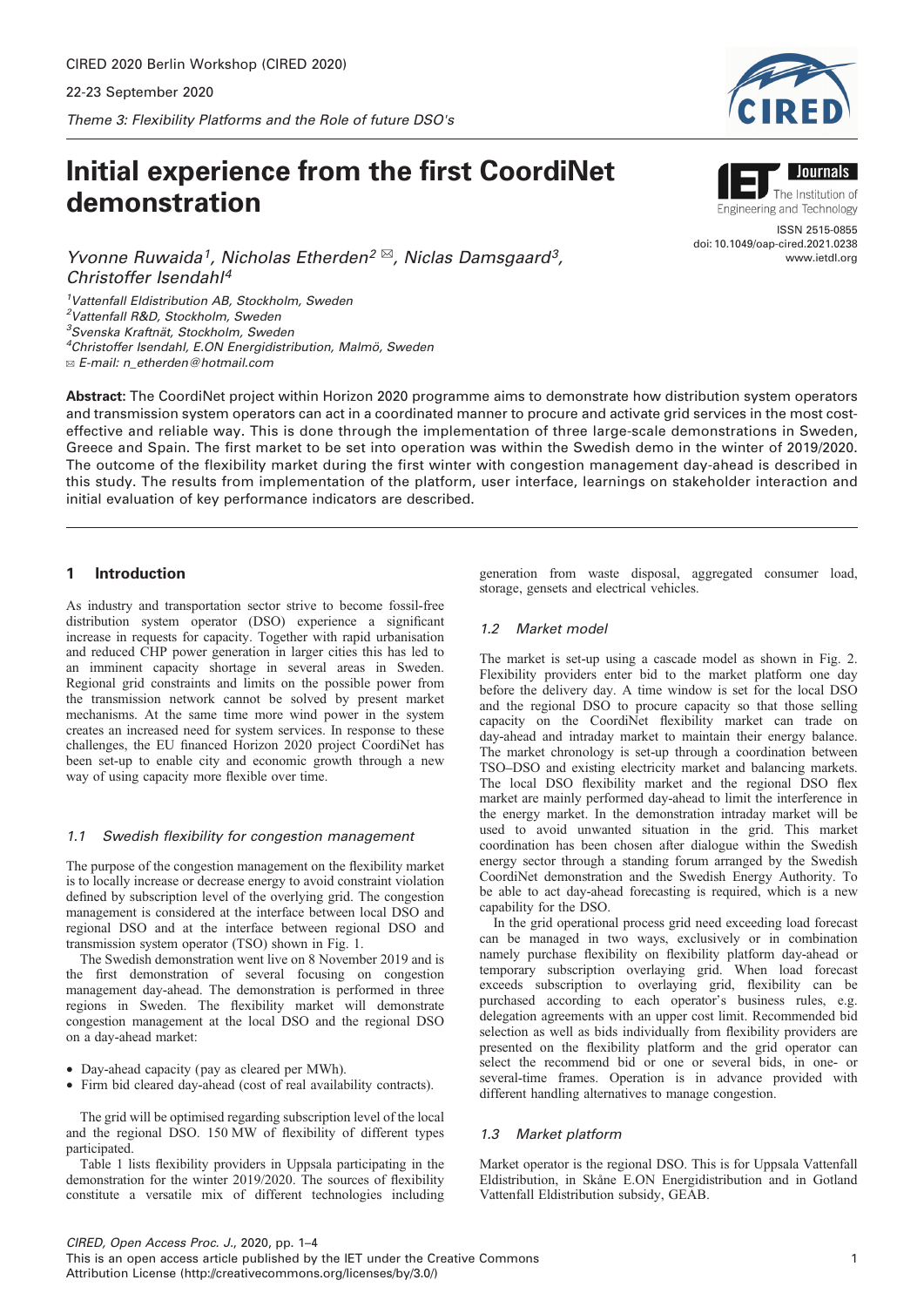<span id="page-1-0"></span>

Fig. 1 Principle levels in the Swedish transmission grid

Table 1 Flexibility resources in Uppsala congestion market

| <b>FSP</b>                                 | Grid<br>connection | Installed<br>capacity |
|--------------------------------------------|--------------------|-----------------------|
| aggregator (340 domestic heating<br>pumps) | local grid         | 1.5 MW                |
| heating pump (industry)                    | local grid         | 1 MW                  |
| heating pumps (housing)                    | local grid         | 3*0.15 MW             |
| electric vehicle charger (housing)         | local grid         | 0.025 MW              |
| electric boiler (district heating)         | regional grid      | 60 MW                 |
| heat pump (heating company)                | local grid         | 8 MW                  |
| waste incineration (heating<br>company)    | local grid         | 10 MW                 |
| gas turbine (heating company)              | local grid         | <b>16 MW</b>          |

The market platform is developed by E.ON and allows the FSP to manually enter bids through a web interface (Fig. [3](#page-2-0)). Alternatively, a production plan can be uploaded for the flexibility resource. Day-ahead forecast (Fig. [4\)](#page-2-0) is generated outside the platform and sent to the market platform. The DSO gets recommendation of bids to clear based on the forecast but can also modify proposal (Fig. [5\)](#page-2-0).

#### 1.4 Stakeholder interactions

Paramount to the success of the Swedish CoordiNet flexibility market has been active work to engage and train potential flexibility providers (FSP). This is a joint journey between multiple stakeholders. Cooperation with aggregators is important to gain market knowledge as well as to find technical solutions for controlling the flexible resources. Some two dozen external activities have been performed to reach out to and engage potential FSP. Quarterly stakeholder meetings have been held with between 40 and 80 participants. The objective of these activities has been to find and engage customers and make their flexibility available for the market, through the design of purposeful and scalable flexibility products. The work has been conducted in an iterative, agile manner with workshops in which both grid operation staff and customers have attended, in order to fully understand needs and opportunities on both sides. Several of these interactions were also targeting mapping and analysis of grid operator and planning gaps with regard to flexibility dispatching, the outcome of which is available in the referenced documents in Section 5.

#### 1.5 Learnings from the Swedish demonstration

In the first winters demonstration day-ahead congestion management has been tested. Upcoming demonstrations in 2020 will also include intraday market for DSO, passing on bids to the TSOs manual Frequency Restoration Reserve market, as well as establishing peer-to-peer markets.

In Sweden there is a large difference between the winter and summer load, driven by among other things the use of electricity for spatial heating. This means the winter peak load in grids dominated by residential loads can often be five times higher than summer peak load and implying that congestion of the grid is limited to between November and March. Also, the volume of the flexibility market for congestion management will be strongly weather depended, heavily impacting the demand for flexibility and thus the business case for flexibility providers. The market may even become be obsolete in a mild winter.

The winter of 2019/2020 has been mild, an entire degree warmer than the second warmest winter on record since measurement began in Uppsala in 1722. This has significantly impacted the market. The demand was so much lower that there was no need to use congestion management in Gotland during the demonstration and only an occasional need in Skåne. In Uppsala there was no need for congestion management in the local DSO grid. There was still need in the regional DSO grid, even though the winter was mild. For this reason, the paper focuses on the learnings from Uppsala regional DSO grid experience.

The Uppsala CoordiNet congestion market was operated during the period from the 9th of January to the 31st of March.

### 2 Results from Uppsala regional DSO market

In Uppsala the grid operator has historically been functioning as a distribution network operator. From winter 2017/2018 the grid operator started acting as a DSO by also contracting and manually steering one larger asset in the regional grid.

Fig. [6](#page-2-0) shows the subscription level between TSO and regional DSO for the last 5 years. Since winter 2017/2019 DSO has manually steered the flexibility provider, limiting the number of times and MWh the subscription was exceeded in 2017/2017 and 2018/2019, however the maximum peak could not be sufficiently decreased.



Fig. 2 Congestion management on the flexibility market have closing times that are synchronised with the established energy markets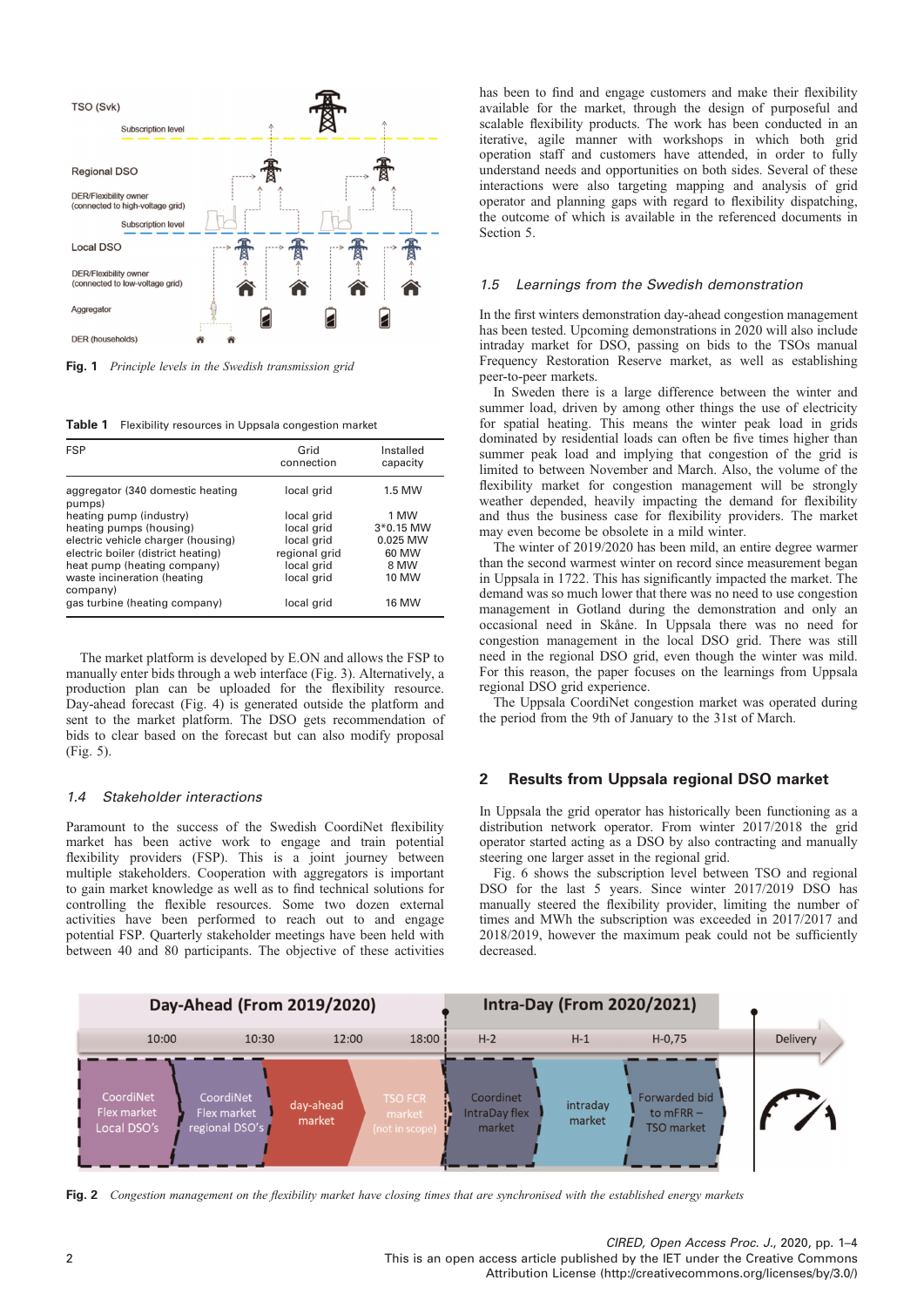<span id="page-2-0"></span>

| coordi <sub>n</sub>                 | Hem            |         | Vyer      | Alarm              | <b>Flexibilitet</b> | <b>Historik</b> |                |         |           |
|-------------------------------------|----------------|---------|-----------|--------------------|---------------------|-----------------|----------------|---------|-----------|
| Vecka 46, 11/11 19 - 18/11 19       |                |         |           |                    | <b>Bud typ</b>      |                 | Min(MW)        | Max(MW) | Pris(SEK) |
| <b>Flexibility schedule history</b> |                |         |           | Flex bud Block bud |                     | $\overline{2}$  | 10             | 2000    |           |
|                                     |                |         |           |                    |                     |                 |                |         |           |
| $\breve{\phantom{a}}$               | tis 12/11      |         |           | ons 13/11          |                     |                 | tors 14/11     |         |           |
|                                     | Min(MW)        | Max(MW) | Pris(SEK) | Min(MW)            | Max(MW)             | Pris(SEK)       | Min(MW)        | Max(MW) | Pris(SEK) |
| 0600                                |                |         |           |                    |                     |                 |                |         |           |
| 0700                                |                |         |           |                    |                     |                 |                |         |           |
| $08^{00}$                           | $\overline{2}$ | 5       | 2000      | 2                  | 7.5                 | 2000            | $\overline{ }$ | 10      | 2000      |
| 0900                                | $\overline{2}$ | 5       | 2000      | 12                 | 7.5                 | 2000            | $\overline{ }$ | 10      | 2000      |
| $10^{00}$                           | $\overline{2}$ | 5       | 2000      | 12                 | 7.5                 | 2000            |                | 10      | 2000      |

Fig. 3 Web interface for flexibility service providers



Fig. 4 DSO view showing if selected flexibility is sufficient to avoid violation of subscription level



Fig. 5 DSO view of bids, slider selects amount to procure



Fig. 6 Subscription level and 5 years winter load data at TSO–DSO grid connection point

In the CoordiNet project the ability was created to steer flexibility day-ahead with a platform and market as support. During the 83 days the market was open in the winter 2019/2020 a total of 3.26 GWh of load reduction was cleared during 172 h on 16 different days. The volumes, load forecasting and resulting net flow at regional DSO and TSO connection points are shown in Fig. 7 for the period of between 22nd January and 19th February. As seen the flexibility



Fig. 7 Cleared volume of flexibility, forecast and resulting power flow at regional DSO/TSO connection points

market successfully kept the power flow below subscription level on all but one day (the day is indicated with vertical dotted lines in Fig. 7).

The result, as shown in Fig. 7, was that the subscription level for the first time in many years could be kept during the winter of 2019/ 2020. As the volumes clearly show this was not due to the mild winter but the CoordiNet flexibility market forecast enabling procurement of correct amount of load reduction on the day-ahead congestion market. This result indicates that using a platform day-ahead is more efficient than manually steering flexibility over the phone.

## 3 Conclusions

The flexibility service for congestion management day-ahead has successfully been demonstrated in the winter of 2019/2020 on three of the four planned sites for flexibility markets in Sweden within the EU-financed Horizon 2020 project CoordiNet. In the business use case demonstrated the DSO uses the flexibility service to lower peak demand in the grid during the winter season November to March. The novel local markets have demonstrated how to coordinate with and complement the existing markets for electricity trade and system services as well as coordination between flexibility providers, DSOs and TSO. The result is the first major demonstration of the possibility, as well as ability, for a flexibility provider to participate in a coordinated way on different markets, as well as contributing with a new flexibility service in a market-based way. The Swedish CoordiNet also showed a more dynamic and digitalised way for DSOs to utilise flexibility for the operation of the network.

The liquidity on the flexibility markets for congestion management was enough, but mainly due to participation of one big-scale flexibility provider combine with a small need for flexibility due to low power consumption as an effect of a historically warm winter. The liquidity in terms of competition among bids though was not good enough with lower level of bids available than hoped from some flexibility providers. Several flexibility providers underestimated the effort and time needed for preparation to provide flexibility. This resulted in fewer bids than the DSOs and they themselves had hoped for. Better knowledge from the provider of control systems is needed for unlocking flexibility more widely in the two coming years of the demonstration. Other conclusions include:

• The platform proved its value to DSO control room operators by greatly increased visibility of the upcoming grid situation.

• The development of the platform and the flexibility market by a DSO has shown to be extremely valuable in competence development, mindset and culture.

† Developing and operating the platform as an integral part of the DSO grid planning and operations provides understanding for